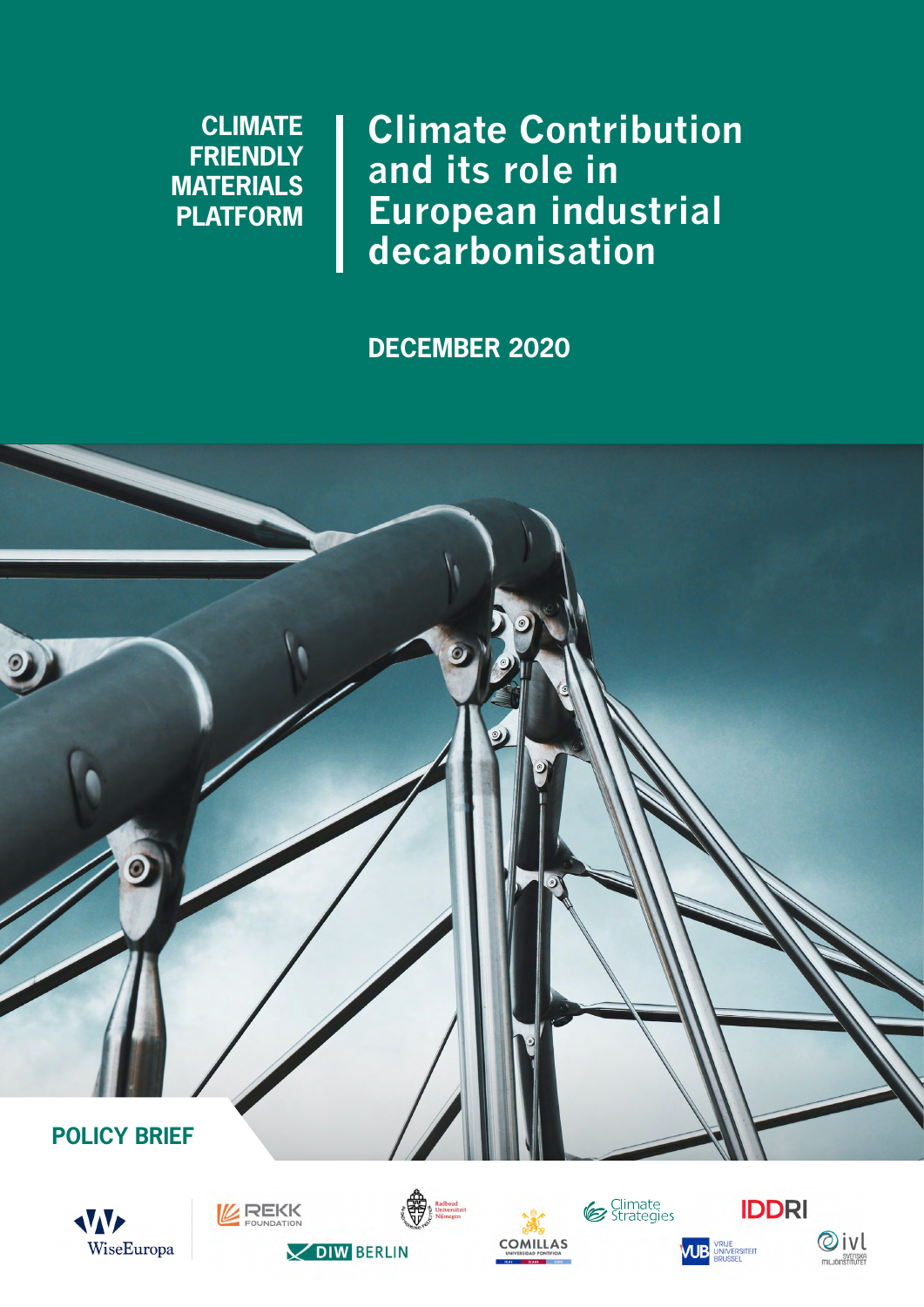## **List of Authors**

Krzysztof Brzeziński Aleksander Śniegocki

# **Author institution**

WiseEuropa Institute is an independent think-tank and research organisation based in Warsaw that undertakes a strategic reflection on European politics, foreign policy and economy.

# **About the Climate Friendly Materials (CFM) Platform**

The Climate Friendly Materials (CFM) Platform analysis the transformation of basic material production and use to achieve carbon neutrality by 2050. Its collective aim is to aid progress toward nationally-led industrial decarbonisation policy frameworks compatible with long-term EU strategy, and to capture the potential of a just and inclusive clean energy transformation.

Convened by Climate Strategies, the CFM Platform facilitates exchange between leading analysts, policymakers, industry leaders and other relevant stakeholders. It brings together leading think tanks and university research groups in Belgium, France, Germany, Hungary, the Netherlands, Poland, Spain and Sweden to enhance Europe's analytic understanding of how individual instruments fit together into a coherent policy package.

The authors would like to thank Timo Gerres (IIT Comillas Pontifical University), Pedro Linares (IIT Comillas Pontifical University), Karsten Neuhoff (DIW Berlin), and Jan Stede (DIW Berlin) for their valuable inputs and feedback on previous versions of the document.

They also acknowledge funding from the European Climate Foundation (ECF).

Cover photo by Jordan Opel from Unsplash Report design by Wilf Lytton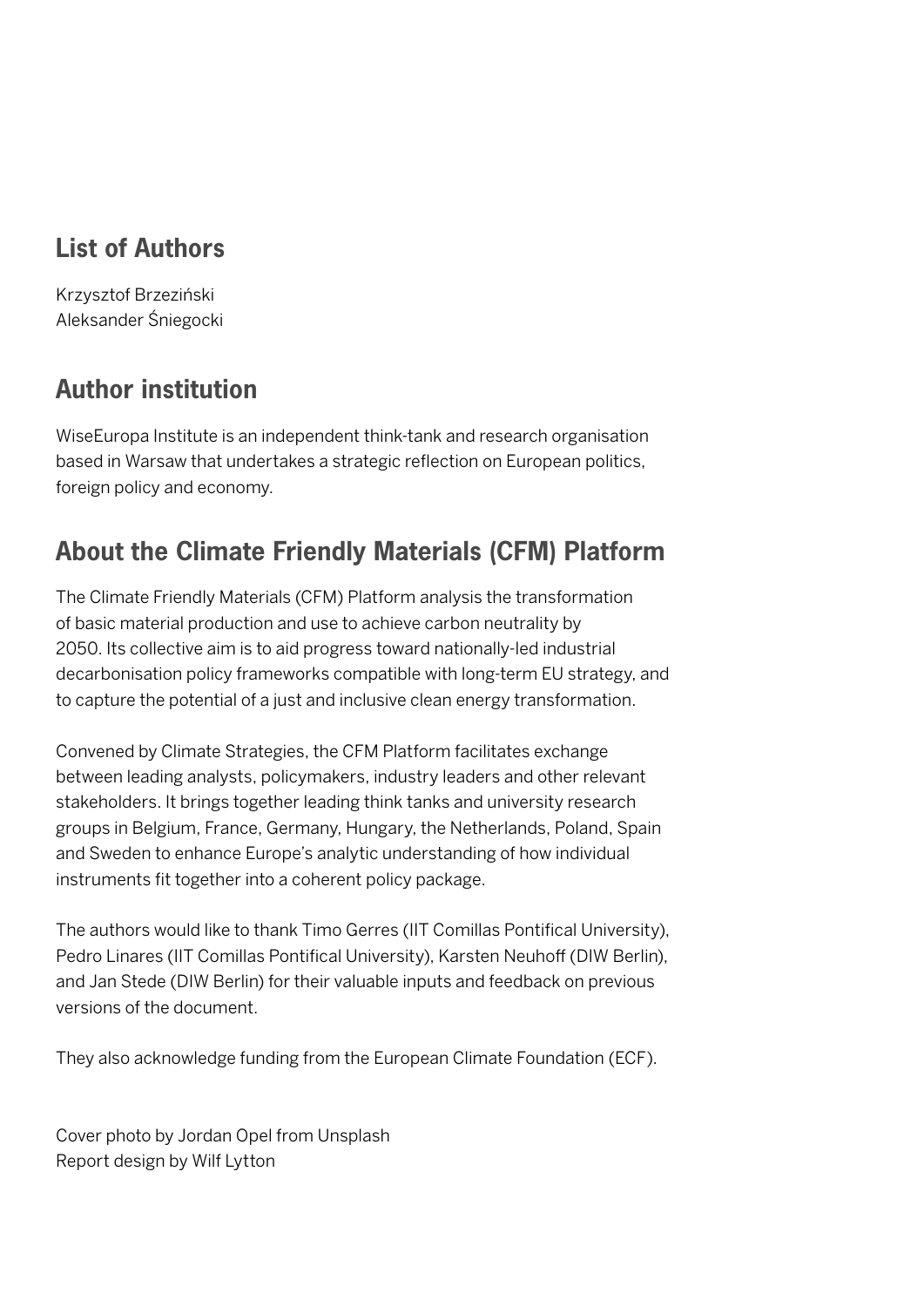**CLIMATE FRIENDLY MATERIALS PLATFORM**

**Climate Contribution and its role in European industrial decarbonisation**

© 2020 Climate Strategies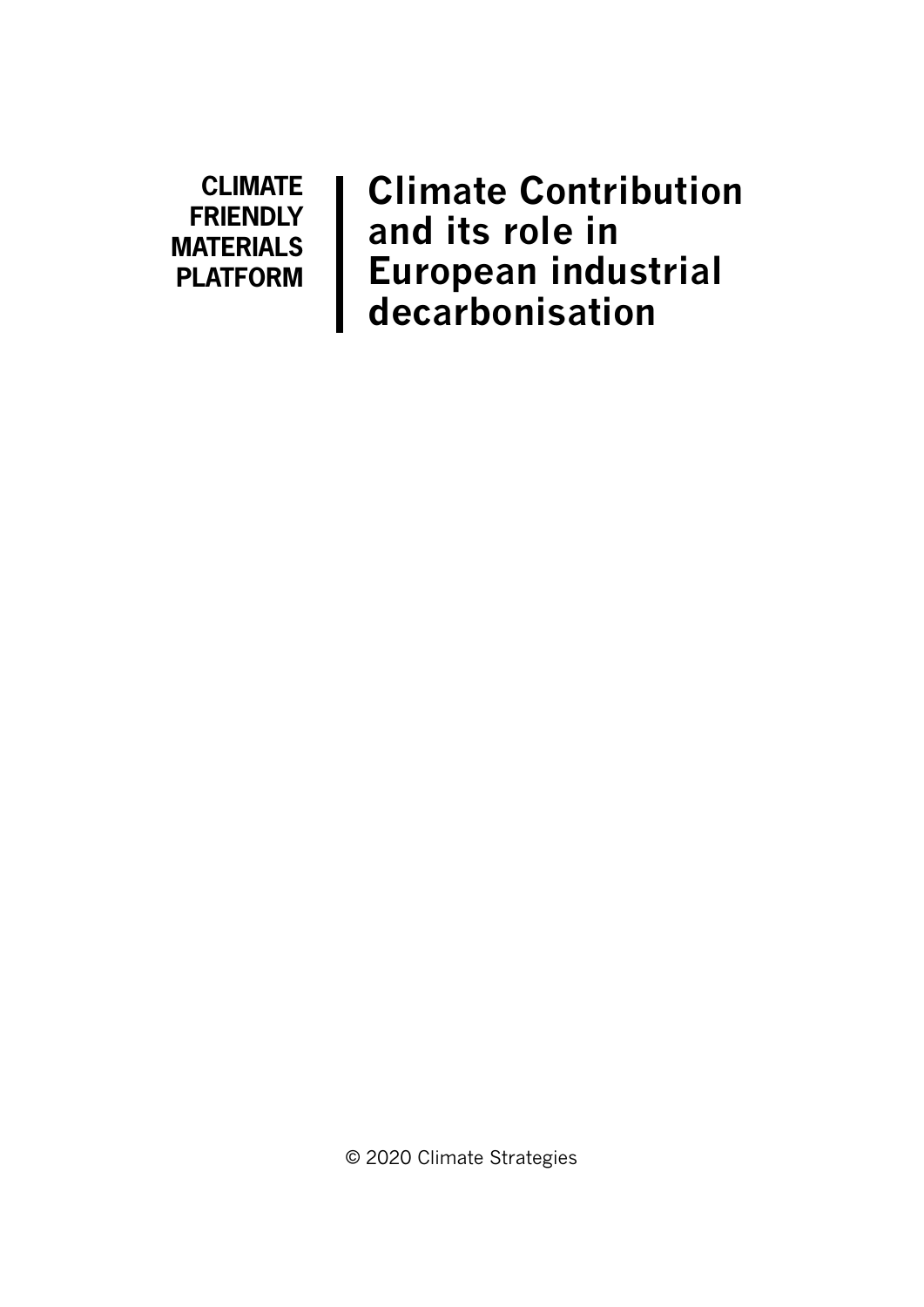# **Table of contents**

| 1. Introduction                                                                 |                |
|---------------------------------------------------------------------------------|----------------|
| 2. How can a consumption-based instrument address the carbon leakage?           | $\mathbf{2}$   |
| 2.1 Revisiting free allocation                                                  | $\overline{2}$ |
| 2.2 Complementing free allocation with climate contribution – how does it work? | 4              |
| 3. CBAM alternatives: border-focused measures versus climate contribution       | $\overline{7}$ |
| CBAM 1: Idealistic border-focused measure with free allocation phase-out        | $\overline{7}$ |
| CBAM 2: Realistic border-focused measure with free allocation phase-out         | 8              |
| CBAM 3: Realistic border focused measure complementing free allocation          | 8              |
| CBAM 4: Climate Contribution complementing free allocation                      | 9              |
| <b>References</b>                                                               |                |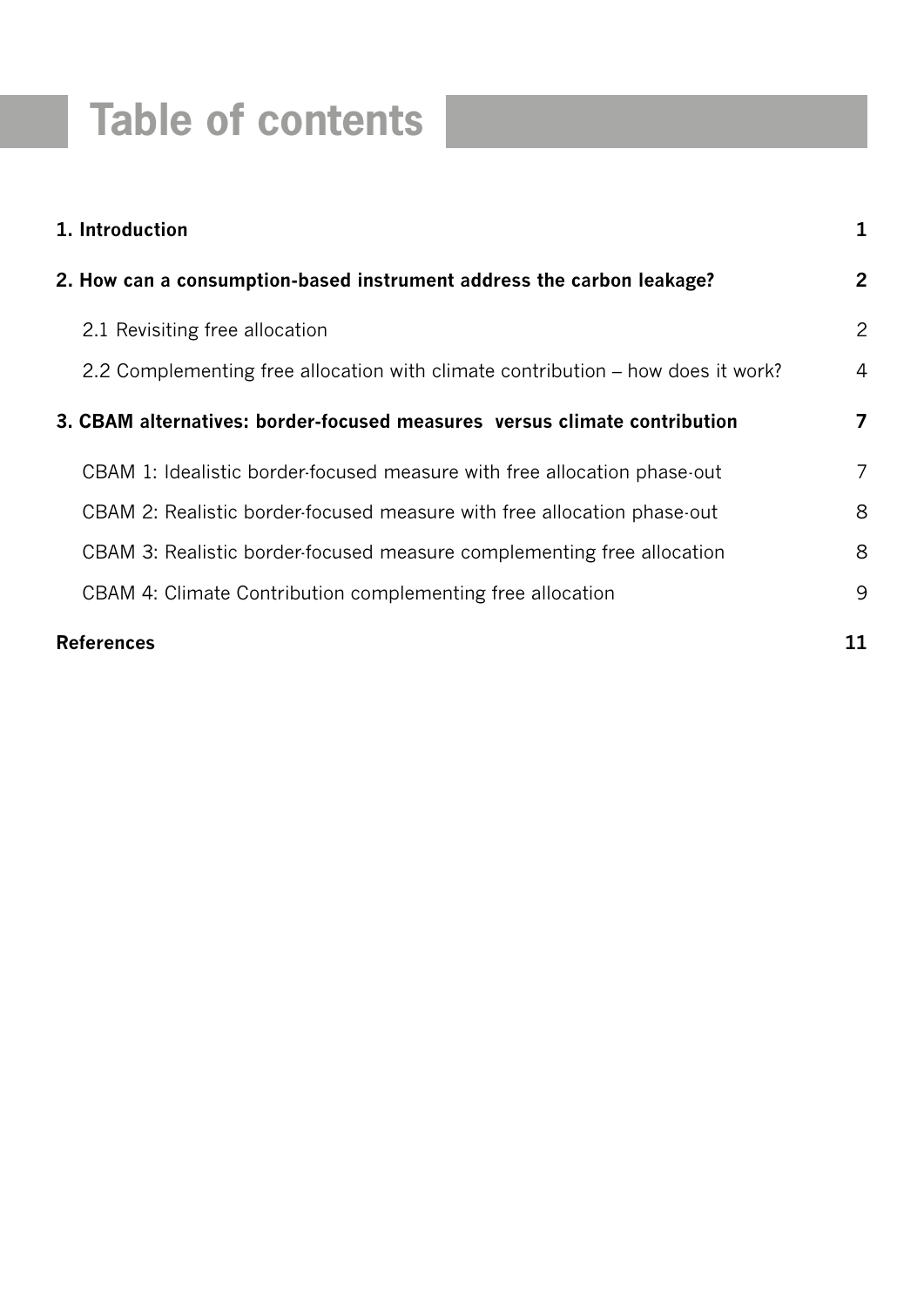# **1. Introduction**

The European Union set out on a journey to build a competitive climate neutral economy by 2050. This requires transforming not only our energy system, but also the way in which we produce and use basic materials such as steel or cement. As low-carbon material production is typically more expensive than conventional processes, the climate policy needs to address several challenges. First, it needs to incentivise investments in climate-friendly processes without triggering carbon leakage on the supply side. Second, an efficient policy framework has to ensure that material users have incentives for more effective material use and thus contribute to the more resilient value chains and local jobs while reducing their material carbon footprint. Furthermore, to be effective on a global level, the EU climate policy must provide an attractive example for other parts of the world towards joining the effort of decarbonising material production and use. It is discussed, whether this should also involve increasing the cost of inaction (e.g. by extending internalising carbon pricing or product standards to not only cover domestic production but also imports) or by decreasing the barriers to shifting to climatefriendly material solutions (e.g. by increasing the pace of development of industrial low-carbon technologies).

The Climate Friendly Materials (CFM) Platform proposes a package of industrial decarbonisation instruments in its publication "Building blocks for a climateneutral European industrial sector" (CFMP 2019). In this policy brief, we focus on one major component of this package: introducing the climate contribution to complement the free allocation in the EU Emissions Trading System (EU ETS). This concept builds on earlier work within the "Inclusion of Consumption in the Emission Trading" project (Climate Strategies 2016), which already explained in detail how such instrument may be introduced. Thus, in this policy brief, we aim to clarify the concept and explain why it can be a viable option to meet the policy objectives of Carbon Border Adjustment Mechanism in a way that has major advantages compared to alternative instruments focusing on border measures.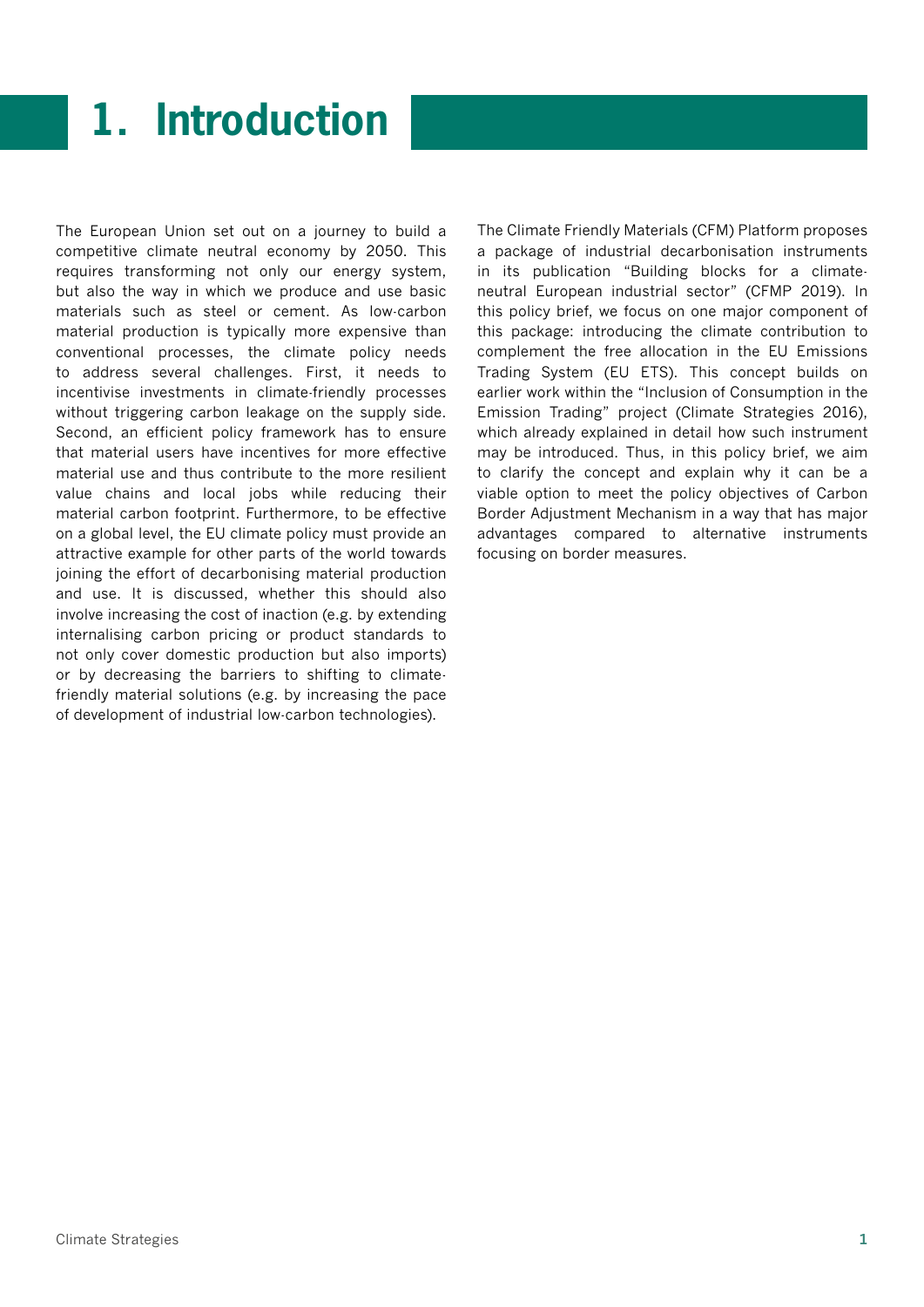# **2. How can a consumption-based instrument address the carbon leakage?**



The core element of the European climate policy is the EU Emissions Trading System launched in 2005. It obliges the EU producers in emission-intensive sectors to cover all their greenhouse gases emissions with allowances issued by the regulator. The total number of allowances is capped and decreases every year. Whilst a large proportion of allowances is auctioned off, the rest is allocated freely to the major producers based on product benchmarks, which are gradually decreased over time. This free allocation is granted to the basic materials industries<sup>1</sup> which are particularly threatened by competition from countries with laxer emission constraints, thus reducing the risk of carbon leakage. Producers who reduce their carbon footprint in line with ever stricter sector benchmarks are able to sell their spare allowances, so that they can be purchased by other companies who may not be able to reduce their emissions so easily. Consequently, the price of allowances is determined by supply and demand. In principle, this mechanism is intended to incentivise producers to transition towards more climate-friendly technologies.

### **Free allocation and windfall profits**

From the beginning of the EU ETS, the level of freely allocated allowances was based on the principle of *grandparenting*, i.e. it depended on the historic emissions volumes. Initially, this system was relatively static: a successful carbon innovation would not affect the free allocation in the immediately following years.

This rewarded the carbon mitigating innovators for an extended amount of time. Policy adjustments in consecutive phases of the EU ETS however have consistently shifted it towards the dynamic free allocation, i.e. the number of allowances allocated for free to the industrial installations was gradually aligned closer with actual production levels. The specific number of free allowances for the installations is calculated based on production data, emission performance benchmarks, and a carbon leakage exposure factor measuring the exposure of the industrial sectors to international competition and carbon leakage risk. This factor is equal to 100% for the vast majority of basic materials producers.

As a result of the free allocation mechanism becoming more dynamic, a producer who reduces their production level significantly in a given year can no longer expect to receive free allowances for a number of years. Under the static free allocation such resulting surplus of allowances generated the so called *windfall profits*. Moreover, designing the free allocation mechanism faces a trade-off. On the one hand, precise targeting of sectors exposted to carbon leakage involves a high administrative burden. On the other hand, simpler mechanisms lower the administrative burden, but might lead to situation when the sectors highly exposed to the carbon leakage are not adequately protected, whilst at the same time other sectors enjoy windfall profits. Although the free allocation mechanism is still not fully dynamic, as the level of free allocation for a given plant in 2021-2030 will be adjusted when its production levels shift 15%, the modifications of the mechanism introduced so far have already significantly reduced the problems associated with grandparenting in previous years, such as the issue of windfall profits2.

<sup>1.</sup> For an exact list of covered industries see<https://eur-lex.europa.eu/legal-content/EN/TXT/PDF/?uri=CELEX:32019D0708&from=EN>

<sup>2.</sup> For a more detailed comparison of various free allocation mechanisms see [https://ec.europa.eu/clima/sites/clima/files/ets/revision/docs/](https://ec.europa.eu/clima/sites/clima/files/ets/revision/docs/impact_assessment_en.pdf) [impact\\_assessment\\_en.pdf](https://ec.europa.eu/clima/sites/clima/files/ets/revision/docs/impact_assessment_en.pdf)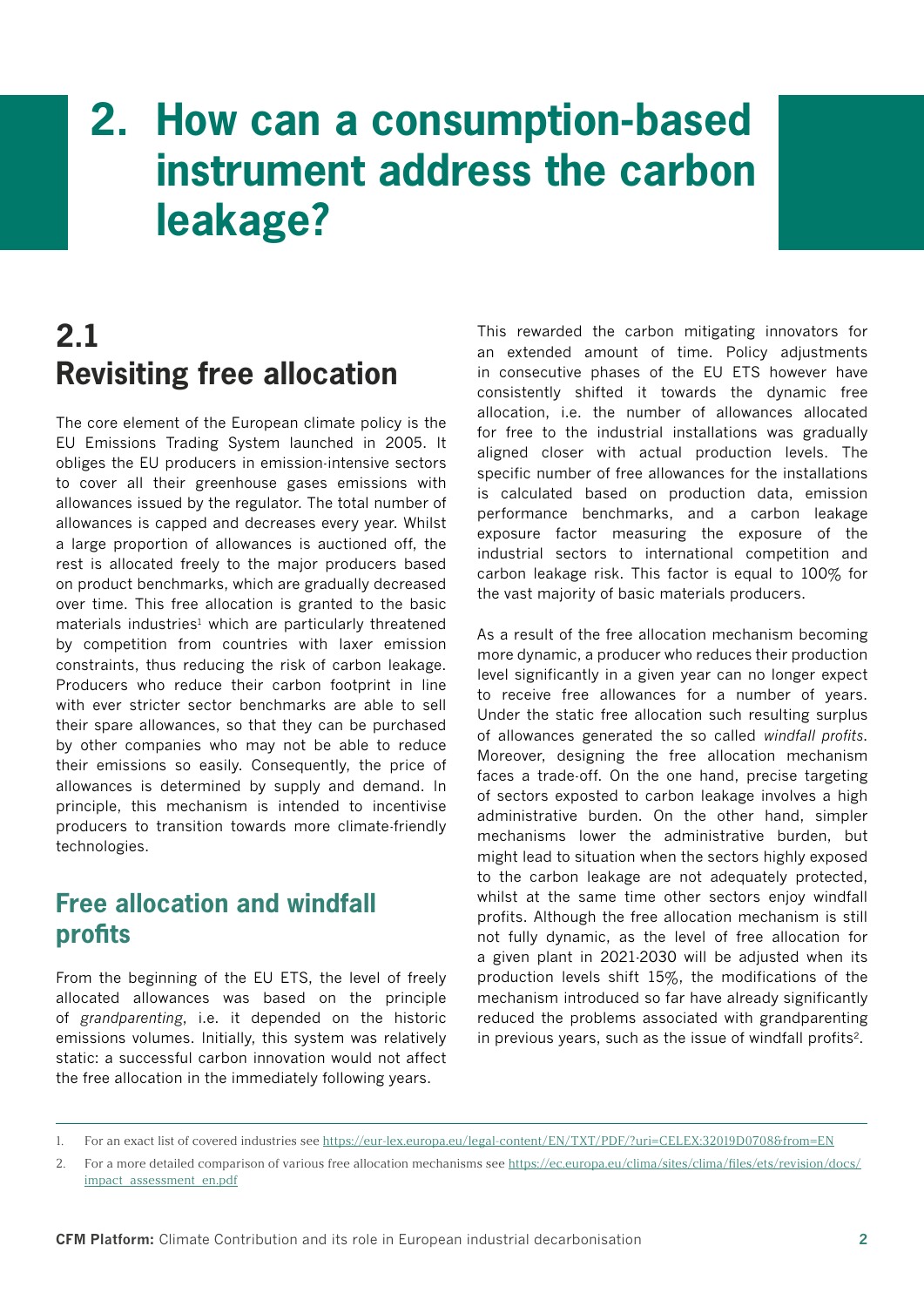As free allocation is increasingly dependent on actual production levels, the producers can no longer expect to receive a similar number of allowances after reducing their output significantly. The static free allocation can create an incentive for the producers to reduce output and retain extra free allowances, especially when the value of free allocation constitutes a significant share of the price of the final product. This may lead to upward price pressure, particularly for less tradable goods or when imports are also covered by carbon pricing. In that case, the carbon price signal which will be passed from producers to consumers will cover total emissions from producing a given material, including both the opportunity cost of free allowances and the cost of purchasing the rest of required allowances in the market<sup>3</sup>. This effect is absent under the dynamic allocation, as reducing output does not generate a surplus of free allowances. In this case, only emissions above the benchmark generate additional costs for producers, which then can be passed through to consumers. Consequently, even though the shift towards the dynamic allocation alleviates the issue of windfall profits and improves protection against carbon leakage, it also has an adverse effect of weakening the carbon price signal on the demand side (Neuhoff and Ritz 2019).

### **Free allocation and long-term decarbonisation**

Should the EU retain the free allocation scheme, one can wonder if the total number of freely allocated allowances would not exceed the EU-wide cap on emissions. We believe that this is unlikely. As the cap decreases and allowances become scarcer, their price increases. This in turn leads to increasing opportunity costs of maintaining the conventional production processes and using up freely allocated allowances instead of switching to low-carbon alternatives and selling freely allocated allowances on the market. Note that the incentive arising from a sufficiently sized free allocation under a high ETS price is to switch to the EU-based low-carbon production process rather than to relocate production outside the EU, as in the latter case the producer will lose their free allocation. Thus, the free allocation scheme has the potential to contain carbon leakage provided that its benchmarks are set at appropriate levels.

In the absence of an alternative instrument for carbon leakage protection, the role of the free allocation mechanism would be to balance the competitive disadvantage of European producers operating under the EU ETS compared to their foreign competitors. Otherwise, without free allocation, European producers would incur the full carbon costs of the EU ETS. In the long run, these would become the ongoing operating costs of climate-friendly technologies (e.g. installing and operating CCUS installations or switching to and using clean hydrogen, which is more expensive than fossil fuels) rather than the surrendered emission allowances4. The method of calculation of free allocation in the future will need to take into account this role of the scheme by adjusting the benchmarks to the level of the best conventional production processes predominant on the global market. As the situation on the global market evolves (e.g. widespread adoption of low-carbon production processes), the benchmarks may be reassessed and corrected. This approach however creates the possibility that the total free allocation exceeds the cap at some point in the future. If producers switch to low-carbon production processes, their actual emissions would be well below the free allocation that they receive. Should this occur however, the government could buy the surplus freely allocated allowances on the secondary market or provide a direct payment based on the market value of allowances to be freely allocated. We should emphasise that such a system would require fine tuning in calculating the appropriate benchmarks and the accompanying free allocation.

Thus, allocation of free allowances does not mean that the sector covered by this scheme will not decarbonise. The producers still have strong incentives to introduce low-carbon processes as the cap tightens. The fact that this effect has not materialised in the EU yet may be explained by low EU ETS prices (compared to costs of introducing industrial decarbonisation technologies) and uncertainty about the prices in the future, as well as high uncertainty regarding the prospects of maintaining the free allocation.

<sup>3.</sup> For a more detailed discussion on the equivalence between auctioning and grandfathering, see Branger et al. (2016)

<sup>4.</sup> As this cost of compliance will depart from increasing EU ETS price (e.g. primary production of material A is fully decarbonised at a cost 70 EUR/t while allowance prices rise to 100 EUR/t to incentivise further reductions for material B), the benchmarks may be adjusted downwards to reflect this development and avoid accusation of domestic industry protection from trading partners.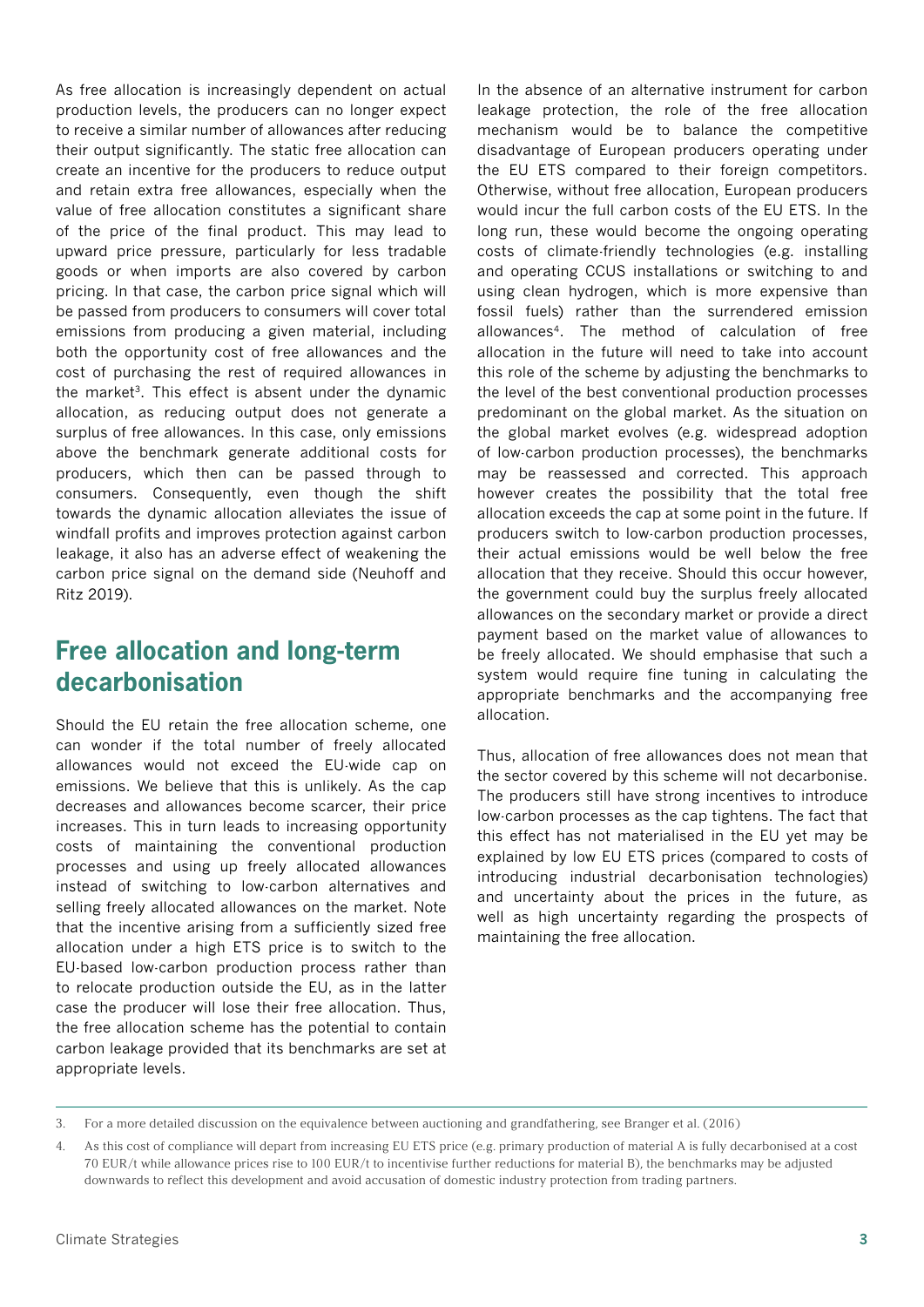## **Structural weaknesses of free allocation**

The fundamental problems with the current approach to free allocation are not related to its inherent inability to deliver deep decarbonisation of material producers or tendency to generate windfall profits for the industry. As discussed in previous sections, both these issues can be addressed by fine-tuning the rules governing the EU ETS. There are, however, two structural problems with maintaining the free allocation:

- **i)** The **free allocation mutes the carbon price signal on the demand side** by reducing carbon cost pass-through; prices of materials, as well as intermediary and final goods produced from them do not reflect the full carbon costs (either cost of emitting CO<sub>2</sub> or decarbonising production processes). This leads to underinvestment in material efficiency and insufficient interest in substitution towards less carbon-intensive materials and enhanced recycling. These mitigation options are essential for the economic and social success of the industry transition, as they secure local jobs, limit the need for resources and—in particular—energy imports, and reduce the overall costs of the transformation;
- **ii)** In the long run, the **government may potentially need to provide additional funds from outside the EU ETS system** to maintain the free allocation, as the pool of new allowances available for distribution decreases with the cap. A system relying on such long term financial support is unlikely to gain credibility among investors considering climate neutral production processes.

These two critical issues need to be addressed in the EU's future climate policy. In the following section, we explain how the proposed addition of the climate contribution to the EU ETS solves both problems, by providing appropriate carbon price incentive on the demand side and ensuring that, on aggregate, climate action in the materials sector will not be a drain on the public budget.

# **2.2 Complementing free allocation with climate contribution – how does it work?**

The climate contribution is a proposed weight-based charge on consumption of carbon-intensive materials sold for final use in Europe. It is linked with the EU ETS, as its level depends on the market prices of emission allowances and product benchmarks. The climate contribution complements dynamic free allocation by passing through the carbon price signal to material users, as well as raises additional funds which can be used for supporting climate action.

The climate contribution may be calculated in the following way (see Figure 1 for illustration):

- **•** Production of selected basic materials will generate a liability. The attached charge is going to be equal to the product of the following:
	- » product weight,
	- » corresponding product-specific benchmark value for primary production of the material in question (as opposed to, for example, a benchmark for electric-arc furnaces that are primarily used for recycling of steel), because additional material consumption triggers additional primary production,
	- the price of EU ETS allowances, which is already available from allowance auctions, and could be updated on an annual basis to reduce the administrative burden for the firms.
- **•** If the material is sold to an EU-based firm, the liability is passed on along with it. The liability can also be passed for material as part of a product – again proportionally to the weight of the carbon-intensive material in the product.
- **•** If at any stage the material is exported outside of the EU, the liability is acquitted.
- **•** A firm will pay the liability, if it sells the material to a domestic consumer or a domestic firm that does not envisage exports.
- **•** Finally, if a good containing any of the materials liable for the climate contribution is imported into the EU, a liability is created too and passed on according to the above procedure.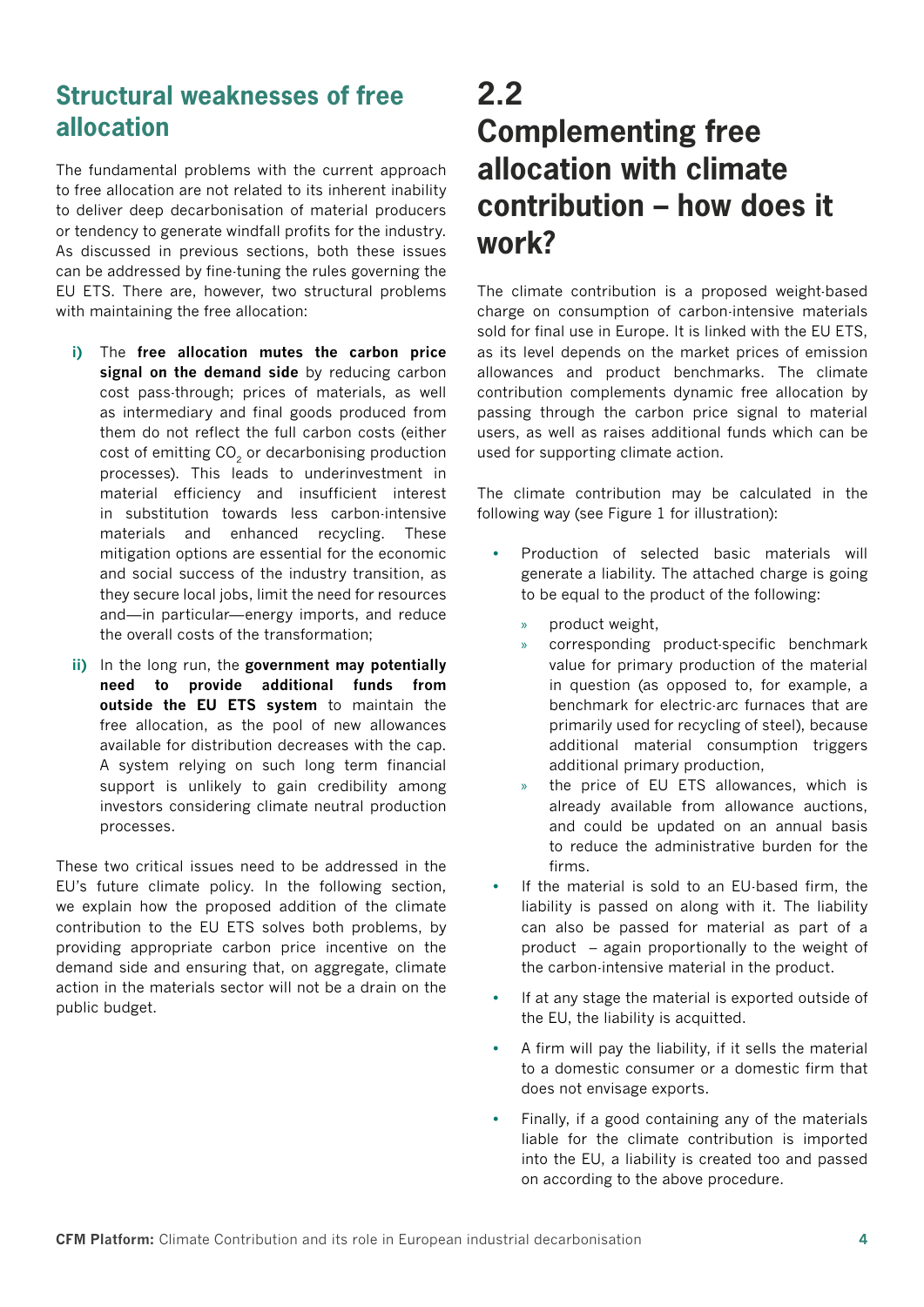In practice, the above procedure may be further simplified, by covering only the upstream part of the supply chain for most of the products. For example, consider a manufacturer further downstream the value chain, who purchases inputs carrying a climate contribution liability. The manufacturer may decide to settle the climate contribution payment due on their product, in particular when the product is envisaged for the domestic EU market and the value of the liability is low relative to the value of the product as well as relative to administrative cost of passing the liability down the supply chain. Unlike in the case of borderfocused measures, there will be no need to establish the fixed list of sectors which are covered by this solution. Instead, the policy may rely on self-selection: the companies will be able to decide themselves whether they prefer to incur the cost of climate contribution or the additional administrative effort of passing the liability down the supply chain.

The introduction of the climate contribution might raise concern over the distributional effects of such a measure, as it can be perceived as adding a new burden on the consumers while maintaining free allocation of allowances to producers. Note, however, that this policy option delivers a simple pass-through of carbon cost from producers to consumers via a regulatory instrument, especially if the free allocation is further shifted towards a fully dynamic mechanism. Such mechanism would eliminate the risk of a double pass-through of carbon cost, as it weakens the demand side price signal (as explained in section 2.1). In fact, one of the key impacts of introducing a full auctioning combined with a border-focused measure such as border carbon tax will also be enabling carbon cost pass-through from European producers to consumers, leading to higher prices of basic materials. As mentioned in the previous section, without passing the carbon signal to intermediate and final consumers, society as a whole will need to bear a higher cost of industrial decarbonisation due to the lack of incentives to realize demand-side and recycling opportunities.

#### **FIGURE 1**



#### **Outline of a Climate Contribution mechanism**

**Source:** WiseEuropa based on Climate Strategies (2016)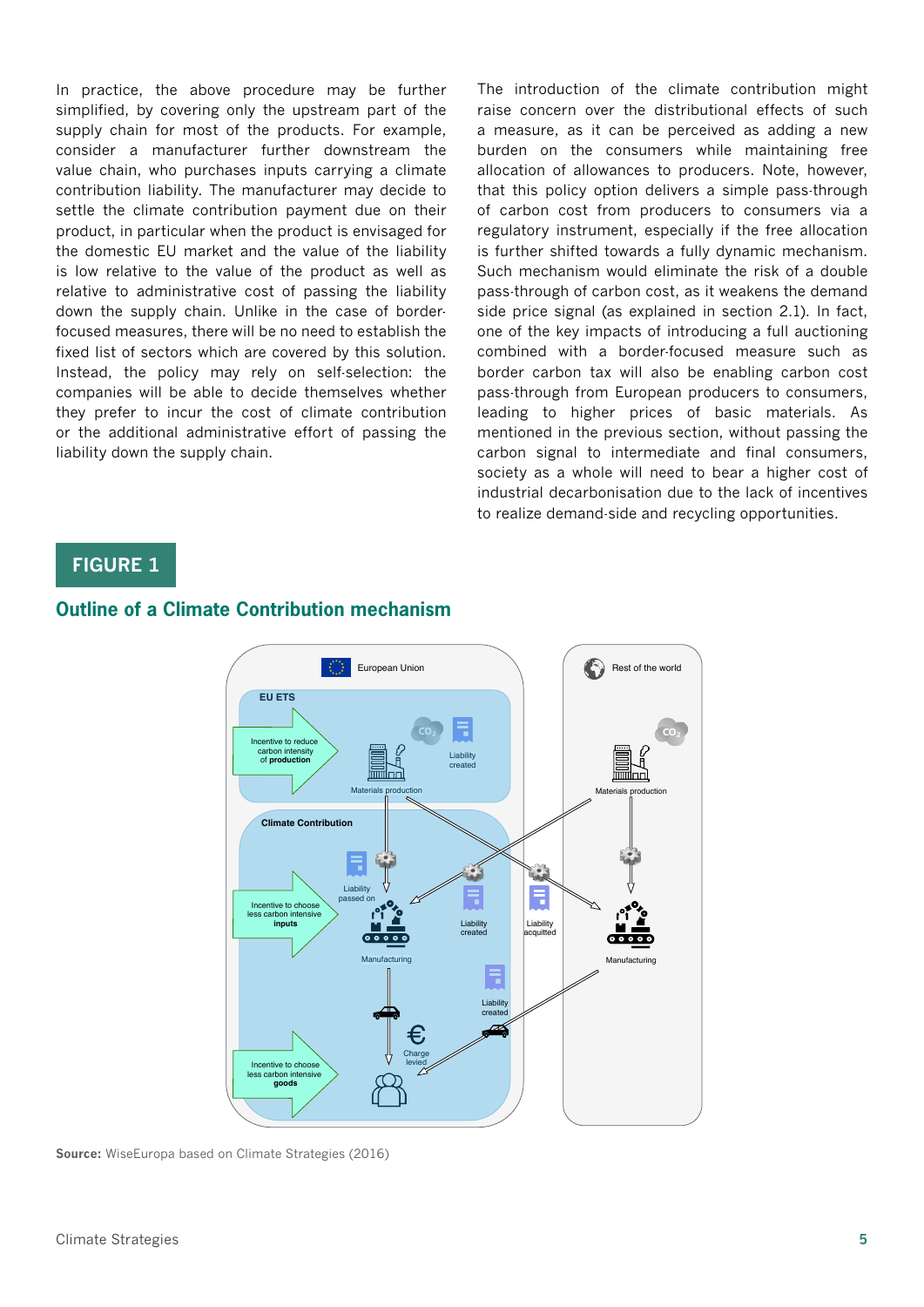Two further points may be considered when assessing distributional perspective of full carbon cost passthrough. First, the materials share in total costs of final goods is typically low. For example, Rootzén and Johnson (2017) show that applying carbon costs to cement leads to the increase in total costs of constructing the residential building up to  $1\%$ , even in the cases where the cement price was assumed to almost double. Similarly, Material Economics (2019) estimates that costs for end-users increase by less than 1% after introducing net-zero technologies in cement, steel and chemical industries (e.g. +0.5% increase for a car and +1% increase for a packaged soft drink). The reason is the dominant role of labour and capital cost, as well as the length and complexity of the modern industrial value chain.

In other words, the price of the final product is primarily determined by the value added through processing it across entire supply chain. At the same time, even marginal increases in material prices which are not noticeable to consumers may incentivise manufacturers of intermediate and final goods to adjust their production processes and design of products. Second, the climate contribution raises additional revenue, which may at least partly be used to address distributive concerns and support the decarbonisation of the European economy in an equitable way, countering any potential (and limited) regressive effects of the policy.

#### **FIGURE 2**

#### **Distributional impact of climate contribution**



**Source:** WiseEuropa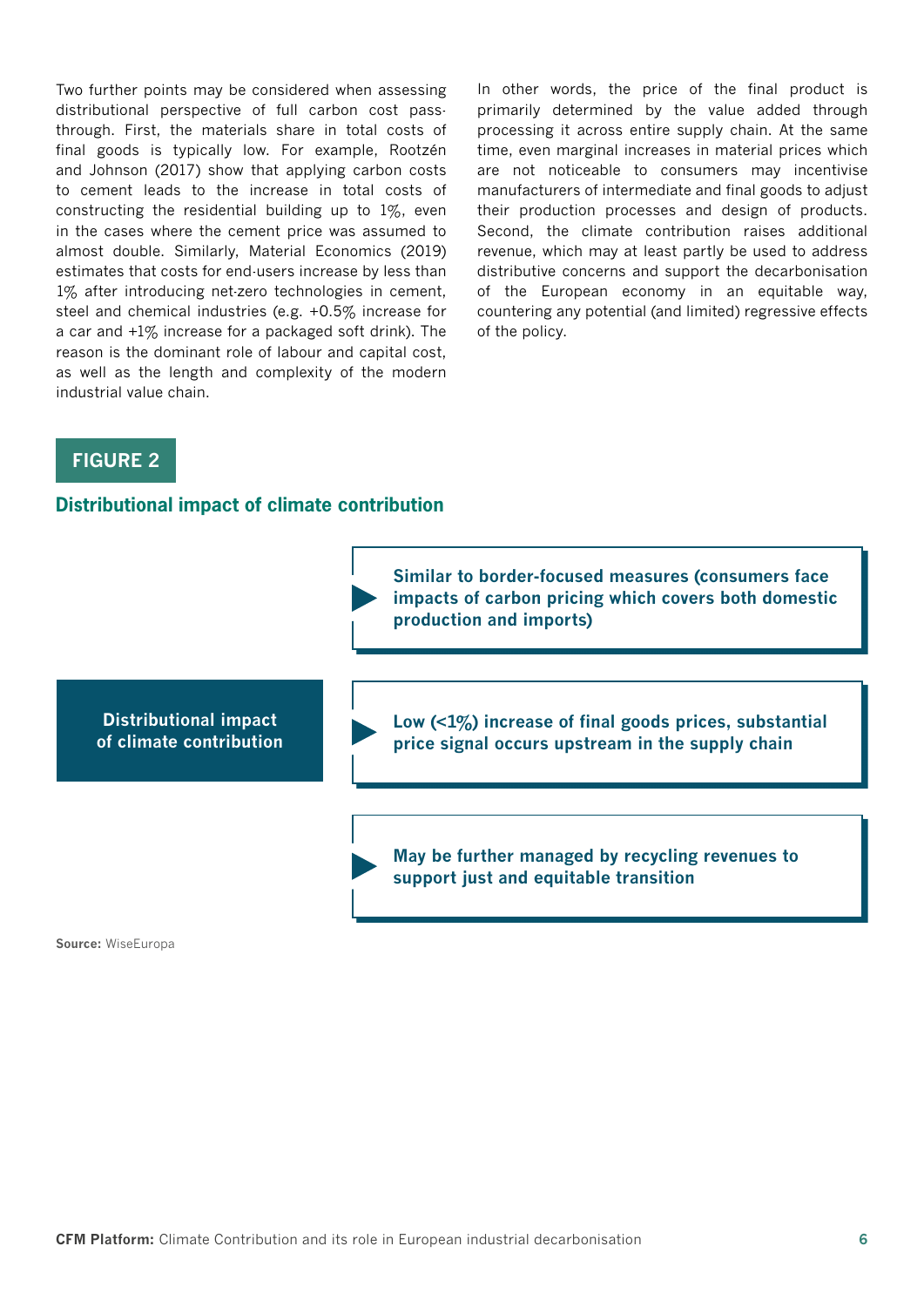# **3. CBAM alternatives:**  border-focused measures versus climate contribution

An effective carbon pricing mechanism for decarbonising the material sector should meet three key requirements. It should:

- **1)** move the EU towards reaching climate neutrality, in particular by providing a clear price signal covering both material production and use inside the EU,
- **2)** be robust and implementable, where robustness includes avoiding the risk of carbon leakage,
- **3)** support the global climate action; whilst countries are responsible for their own emissions in the spirit of the Paris Agreement, the EU's leadership in the material sector could potentially accelerate the global decarbonisation efforts to a significant degree.

Integrating the climate contribution into the EU ETS can be seen as a way to achieve the goals of the Carbon Border Adjustment Mechanism (CBAM), which is currently considered by the European Commission. As indicated by the EC in its public consultations, the CBAM may be designed both as a measure introduced at a border (either as a direct border charge or an extension of emission allowance trading) and as a consumption charge (which covers both domestic production and imports). Under the border-focused option, imports are charged and exports are potentially (but not necessarily) reimbursed, while the domestic consumption charges imposed in the latter option by definition cover imports and exclude exports, similarly to VAT or excise taxes.

In this section, we present three scenarios for introducing the border-focused CBAM5 in the EU and next we compare them to an option based on introducing climate contribution within the EU ETS. We argue that the latter solution provides a viable alternative.

## **CBAM option 1:**

**Idealistic border-focused measure with free allocation phase-out**

The idealistic border-focused measure would involve a border charge or a similar mechanism which is directly proportional to the imported goods' content of the selected basic materials and their emissions intensity. Such a system would cover the full depth of the value chain, i.e. all goods which enter the EU, regardless of whether they are intermediate or final. This also implies that exports reimbursements for the goods leaving the EU would be necessary, as otherwise the goods crossing the border multiple times would be also charged each time.

Whilst this is a tempting vision, it is marred by the difficulty in measuring the exact emissions associated with a product comprising components that may come from many countries using different manufacturing technologies, which are subject to laxer climate policies. Even if such a system of measurement is successfully implemented, it creates major risks. The first one is carbon leakage downstream risk of resource shuffling. This occurs, when manufacturers—instead of reducing their overall carbon intensity—rearrange their distribution channels so that the "clean" production is exported to the EU, whilst the "dirty" production is redirected for the domestic sales. As a result, the overall emissions reduction might be lower than projected and carbon leakage protection for EU producers is undermined.

Moreover, this option would require an administratively costly system of verification which would need to reach beyond the EU borders to ensure that the declared carbon footprint of imported basic materials is accurate (Lehne 2020).

<sup>5.</sup> We use the term "border-focused measure" rather than e.g. "border carbon adjustment" to differentiate specific subset of measures (the ones introduced at the border) from a broader set of instruments (including the ones focused on domestic market) which can constitute an effective CBAM. The border-focused measures cover not only import charges or export rebates, but also inclusion of imports in the emission trading system.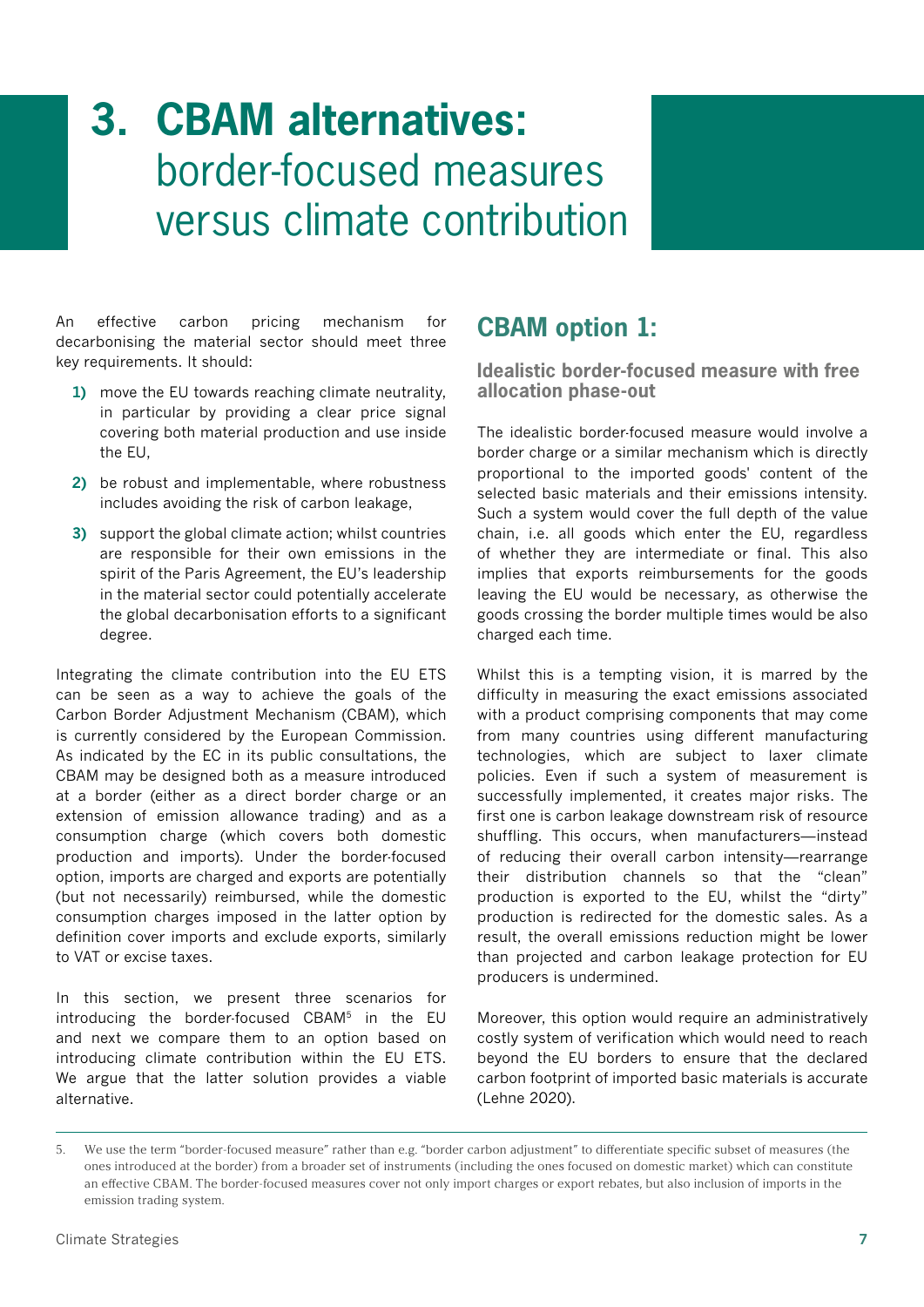Another layer of complexity is adjusting the charge to reflect the stringency of the climate policy in the country of product origin. Climate action may cover various nonprice instruments, such as environmental production regulations, which are not straightforward to translate into monetary values in a consistent and just way. This makes this option complex both technically and legally, which—we believe—is still an underappreciated aspect of the currently discussed CBAM. The multidimensional complexity of introducing the border-focused measure in its pure form is too high to make its implementation feasible in a foreseeable future.

### **CBAM option 2:**

**Realistic border-focused measure with free allocation phase-out**

To simplify the above approach, the EU could establish a list of emission intensity benchmarks<sup>6</sup> which would apply to selected imported basic materials regardless of the country of origin. Whilst this would not allow for a distinction between more and less climate friendly production technologies, it would considerably reduce the administrative burden of levying the appropriate border adjustment. The stringency of benchmarks may be set at different levels: the higher the assumed level of emissions is, the stronger the protection of the European industry, but also the higher the risk of an international trade dispute. This risk may be mitigated by providing an option for importers to demonstrate that they achieve lower emissions than accounted for under the benchmark value<sup>7</sup>.

The simplified approach also implies that it is technically feasible for border-focused measure to cover not only basic materials, but also manufactured products, given that the EU procedures already require importers to report goods' physical components. This means that the carbon footprint may be measured based on product weight and emission benchmarks.

This, however, significantly increases the risk of trade tensions as the list of products covered by borderfocused measures grows longer and covers ever greater share of trade volumes: importers of manufactured goods may raise objections of unequal treatment compared to the European manufacturers.

Furthermore, the possibility of covering exports by CBAM in this scenario remains uncertain, as it is limited by WTO concerns. In particular, as the EU ETS is treated as a regulation rather than tax, providing export rebates to counteract its impacts will be not in line with the SCM (Subsidies and Countervailing Measures) Agreement (ERCST 2020).

The prospect of phasing out free allocation is causing concern among industry stakeholders, expressed in the European Commission's public consultations the carbon border adjustment mechanism.8 The key issues highlighted by the industry include removing existing mechanism before the new solution is tested and proven in practice, as well as lack of carbon leakage protection for European exporters who will not benefit from the border-focused measures covering only imports to the EU.

## **CBAM option 3:**

**Realistic border-focused measure complementing free allocation**

The concerns about a rapid shift to full auctioning for domestic producers combined with border-focused adjustment of imports may be alleviated by the gradual phase-in of this measure, with the CBAM as described in option 2 and free allocation co-existing in the short term. This option provides more regulatory certainty and covers European exporters in the short term, but does not provide a sufficiently strong carbon price signal on the demand side. The problem of weak carbon price signal on the demand side will disappear when the free allocation is fully phased out, but then the carbon leakage risk for exporters will reappear. This inconsistency implies the need for further regulatory action, and hence induces regulatory uncertainty and as such may inhibit or delay investment in low-carbon solutions.

<sup>6.</sup> Also referred to as "default values".

<sup>7.</sup> For a detailed review of various approaches to setting benchmarks, see the ERCST (2020) report.

<sup>8.</sup> <https://ec.europa.eu/info/law/better-regulation/have-your-say/initiatives/12228-EU-Green-Deal-carbon-border-adjustment-mechanism>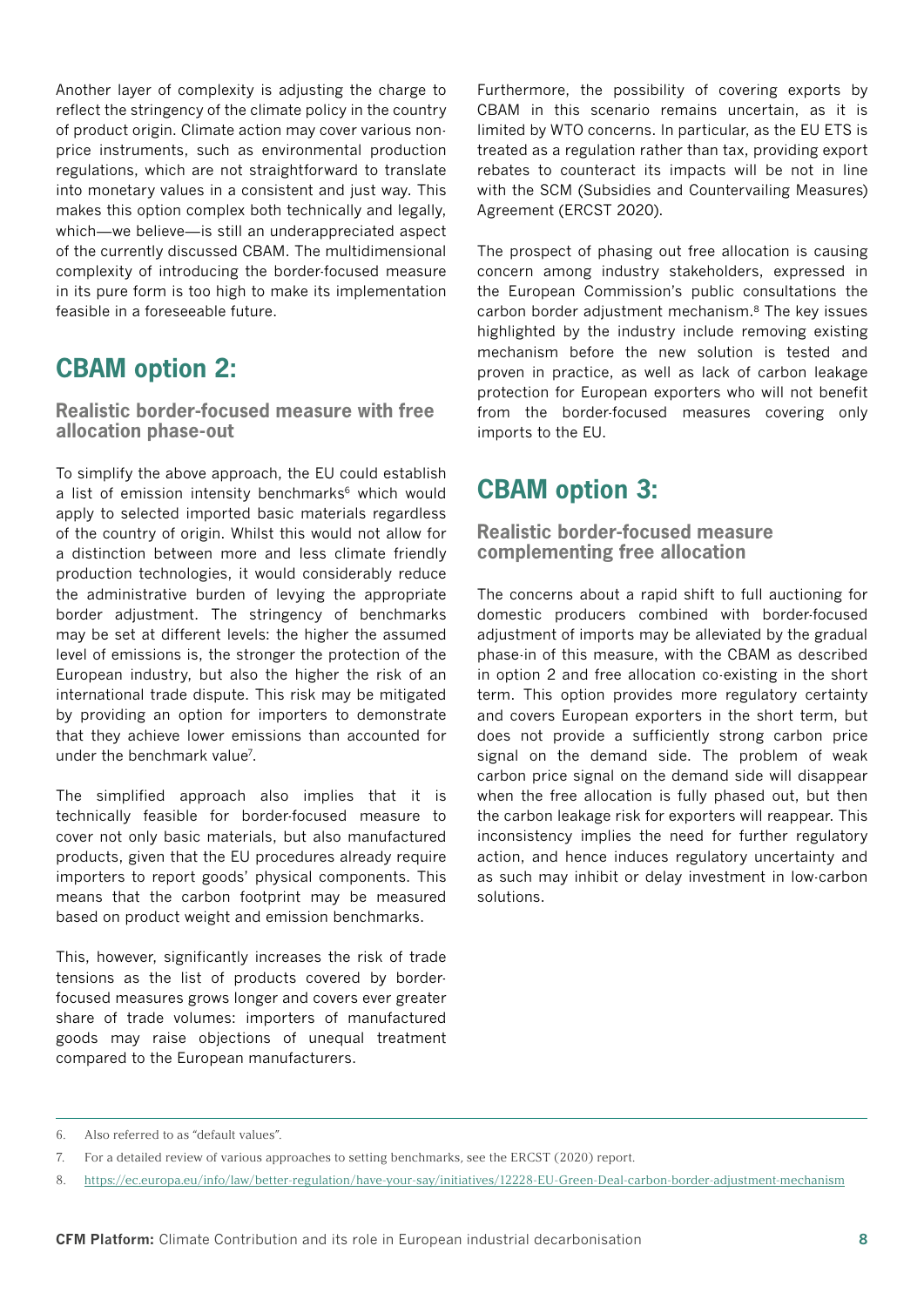## **CBAM option 4:**

**Climate Contribution complementing free allocation**

The proposed combination of free allocation and climate contribution has several significant advantages compared to realistic variants of border-focused measures:

- **• Low risk of trade conflict.** The climate contribution is levied without differentiation by production process or location. As a result, this policy complies with the principles of the World Trade Organisation, in particular the national treatment requirement under Art. III:1 and 2 of the General Agreement on Tariffs and Trade (GATT).
- **• Maintaining level playing field for European exports.** Maintaining free allocation avoids carbon leakage risks while providing incentive to shift it to low-carbon technologies. Given that the free allocation is an integral part of the environmental regulation (EU ETS) rather than a dedicated export rebate, this solution also avoids the risk of breaching the SCM Agreement.
- **• Low administrative complexity.** The required information is already available (benchmark values within the EU ETS, allowance prices) or easier to collect and verify than any carbon footprint information (unlike type of production process used, product weight is directly observable at the point of entry into the EU market).
- **• Evolutionary reform of the EU ETS.** Climate contribution is not intended to replace the free allocation, but would rather complement it and refine the EU ETS. Consequently, this limits uncertainty for the industry associated with the reform.
- **• Avoiding the risk of resource shuffling.** By covering material use and accounting for its marginal effect on primary production, climate contribution does not encourage simple redirection of materials produced outside the EU via low-carbon processes to the European market.

**• Avoiding the risk of carbon leakage spreading down the supply chain.** As climate contribution covers materials embedded in the components and final goods, price impacts of using carbonintensive materials apply both to European producers and importers of goods. In contrast, applying border-focused measures on selected materials may lead to reallocation of their processing outside the EU. While this problem may be addressed by broadening the coverage of border-focused measure to processed goods, this in turn further raises the risk of trade conflict due to differentiated treatment of European producers and importers.

Overall, the legal and administrative complexities of implementing full carbon pricing for the domestic producers and adjusting the carbon price signal at the border increase the attractiveness of the alternative, i.e. addressing the carbon leakage risk at the point of domestic production (free allocation) and fixing the resulting carbon price distortion by introducing a consumption-side measure on the domestic market (climate contribution).

Finally, the lack of direct impact on the producers outside the EU may be perceived as an important weakness of introducing climate contribution. Indeed, the combination of climate contribution and dynamic free allocation creates a robust "bubble" of climate ambition for decarbonising both material production and use in Europe, but does not provide a direct incentive for other parts of the world to pursue industrial decarbonisation. It may serve, however, as a crucial indirect instrument to increase global climate policy ambition:

**•** the proposed policy framework stimulates lowcarbon industrial technology development and provides incentives to switch to low carbon processes rather than reallocate production outside the EU. It provides a credible perspective that Europe will develop low-carbon industrial innovations and implement them at a large scale. This, in turn, means that more ambitious longterm policy measures such as introduction of low-carbon product standards (see CFMP 2019, Lehne and Sartor 2020) become a material risk for trade partners who do not develop their own low-carbon industrial base in time,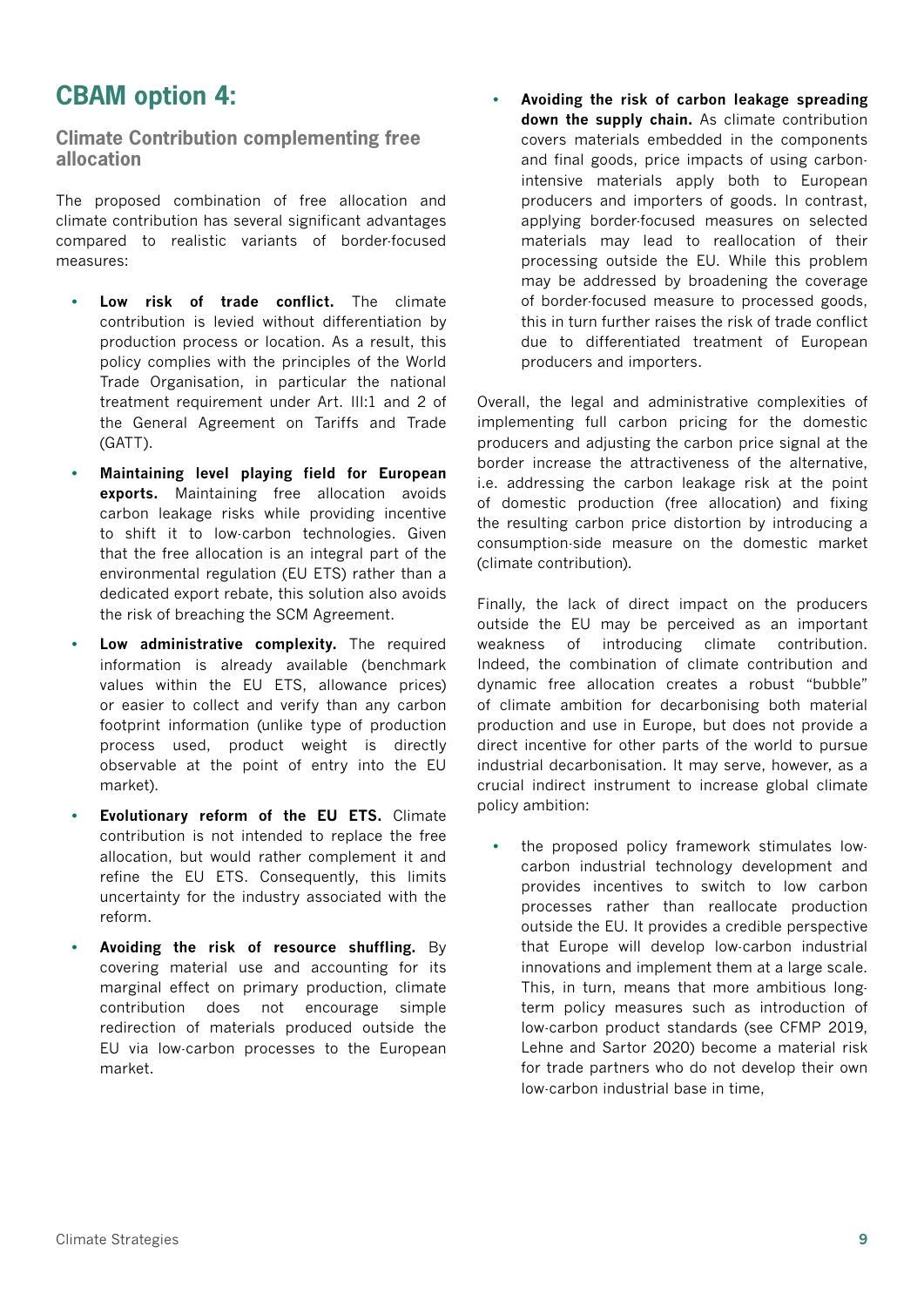**•** the combination of supply- and demand-side measures delivering robust carbon price signal may be used as a regulatory template for other regions and countries who also wish to pursue rapid industrial decarbonisation but are concerned about the risk of carbon leakage.

Just as the European Commission has ended its public consultations on the CBAM and is planning to present its proposal in the second quarter of 2021, it is important that a broad set of alternative policy options is well-understood and discussed. Concentrating the public debate on the measures implemented at the border creates a serious credibility risk for European decarbonisation agenda if their implementation suffers any major technical or political setbacks. We believe that introducing climate contribution to complement dynamic free allocation offers a robust alternative to border-focused CBAM options and encourage policymakers and stakeholders to explore this solution in more detail.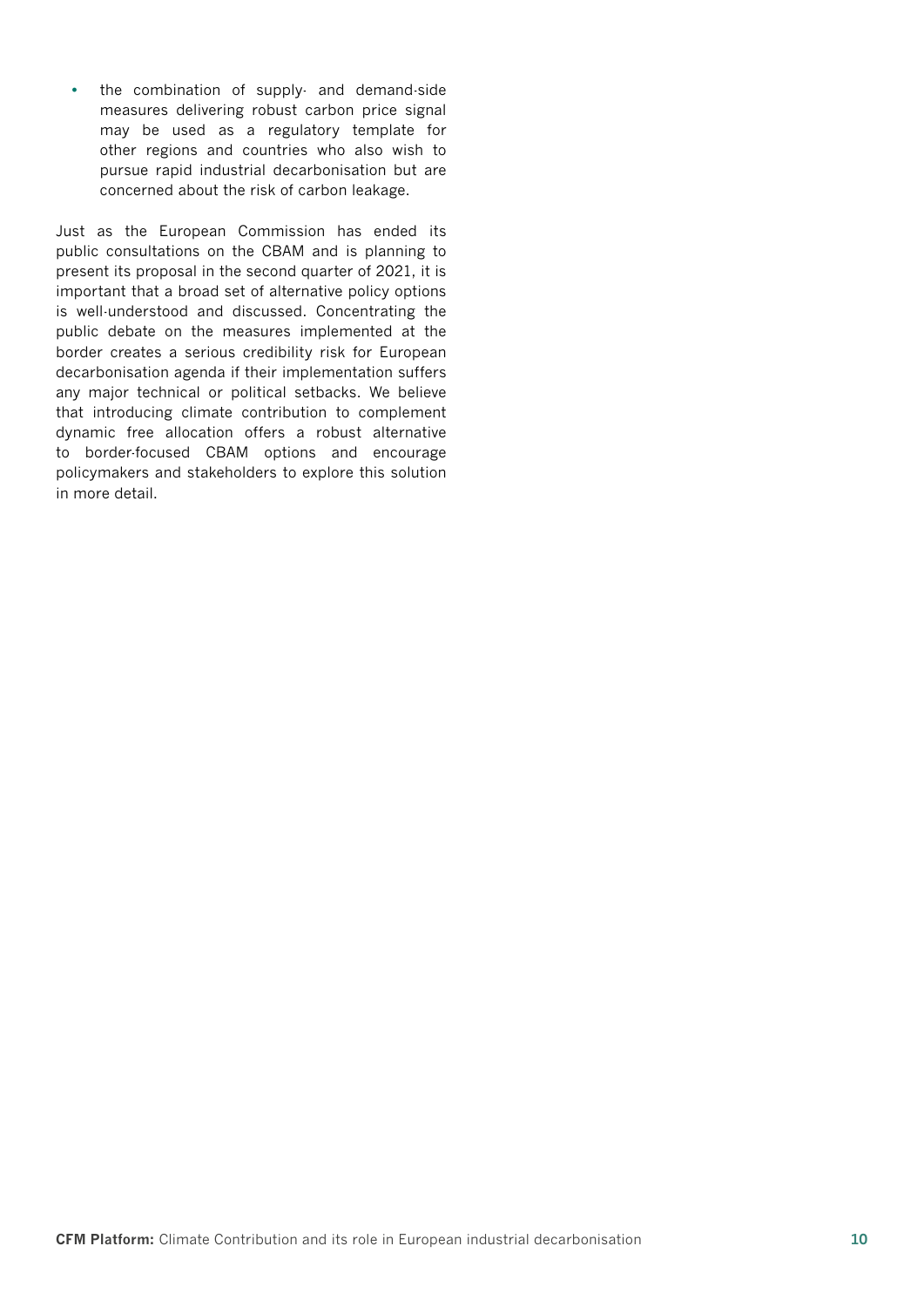# **References**

- Branger, Frédéric, Philippe Quirion, and Julien Chevallier (2016), *Carbon leakage and competitiveness of cement and steel industries under the EU ETS: much ado about nothing*, The Energy Journal 37 (3): 109-135.
- CFMP Climate Friendly Materials Platform (2019). *Building blocks for a climate-neutral European industrial sector*, Climate Strategies. [https://climatestrategies.org/publication/](https://climatestrategies.org/publication/buildingblocks/) [buildingblocks/](https://climatestrategies.org/publication/buildingblocks/)
- Climate Strategies (2016), *Inclusion of Consumption of Carbon Intensive Materials in Emissions Trading, An Option for Carbon Pricing Post-2020*. [https://climatestrategies.org/](https://climatestrategies.org/publication/inclusion-of-consumption-of-carbon-intensive-materials-in-emissions-trading-an-option-for-carbon-pricing-post-2020) [publication/inclusion-of-consumption-of-carbon-intensive](https://climatestrategies.org/publication/inclusion-of-consumption-of-carbon-intensive-materials-in-emissions-trading-an-option-for-carbon-pricing-post-2020)[materials-in-emissions-trading-an-option-for-carbon-pricing](https://climatestrategies.org/publication/inclusion-of-consumption-of-carbon-intensive-materials-in-emissions-trading-an-option-for-carbon-pricing-post-2020)[post-2020](https://climatestrategies.org/publication/inclusion-of-consumption-of-carbon-intensive-materials-in-emissions-trading-an-option-for-carbon-pricing-post-2020)
- DG Climate Action (2020), *Determining the environmental impacts of conventional and alternatively fuelled vehicles through LCA*: Final Report for the European Commission. [https://](https://ec.europa.eu/clima/sites/clima/files/transport/vehicles/docs/2020_study_main_report_en.pdf) [ec.europa.eu/clima/sites/clima/files/transport/vehicles/](https://ec.europa.eu/clima/sites/clima/files/transport/vehicles/docs/2020_study_main_report_en.pdf) [docs/2020\\_study\\_main\\_report\\_en.pdf](https://ec.europa.eu/clima/sites/clima/files/transport/vehicles/docs/2020_study_main_report_en.pdf)
- ERCST (2020), *Border Carbon Adjustments in the EU: Issues and Options*. [https://ercst.org/border-carbon-adjustments-in](https://ercst.org/border-carbon-adjustments-in-the-eu-issues-and-options/)[the-eu-issues-and-options/](https://ercst.org/border-carbon-adjustments-in-the-eu-issues-and-options/)
- Lehne, Johanna, and Oliver Sartor (2020), *Navigating the Politics of Border Carbon Adjustments*, E3G Briefing Paper [https://](https://www.e3g.org/wp-content/uploads/E3G-Briefing_Politics_Border_Carbon_Adjustment.pdf) [www.e3g.org/wp-content/uploads/E3G-Briefing\\_Politics\\_](https://www.e3g.org/wp-content/uploads/E3G-Briefing_Politics_Border_Carbon_Adjustment.pdf) [Border\\_Carbon\\_Adjustment.pdf](https://www.e3g.org/wp-content/uploads/E3G-Briefing_Politics_Border_Carbon_Adjustment.pdf)
- Lehne, Johanna (2020), *The EU cannot 'go it alone' on Border Carbon Adjustments*, Foresight Climate and Energy. [https://](https://foresightdk.com/the-eu-cannot-go-it-alone-on-border-carbon-adjustments/) [foresightdk.com/the-eu-cannot-go-it-alone-on-border](https://foresightdk.com/the-eu-cannot-go-it-alone-on-border-carbon-adjustments/)[carbon-adjustments/](https://foresightdk.com/the-eu-cannot-go-it-alone-on-border-carbon-adjustments/)
- Material Economics (2019), *Industrial Transformation 2050 - Pathways to Net-Zero Emissions from EU Heavy Industry*  [https://materialeconomics.com/publications/industrial](https://materialeconomics.com/publications/industrial-transformation-2050)[transformation-2050](https://materialeconomics.com/publications/industrial-transformation-2050)
- Neuhoff, Karsten, and R. Ritz (2019), *Carbon cost pass-through in industrial sectors*, Cambridge Working Papers in Economics. Faculty of Economics, University of Cambridge.
- Rootzén, Johan, and Filip Johnsson (2017), *Managing the costs of CO2 abatement in the cement industry*, Climate Policy 17 (6): 781-800. doi:10.1080/14693062.2016.1191007.